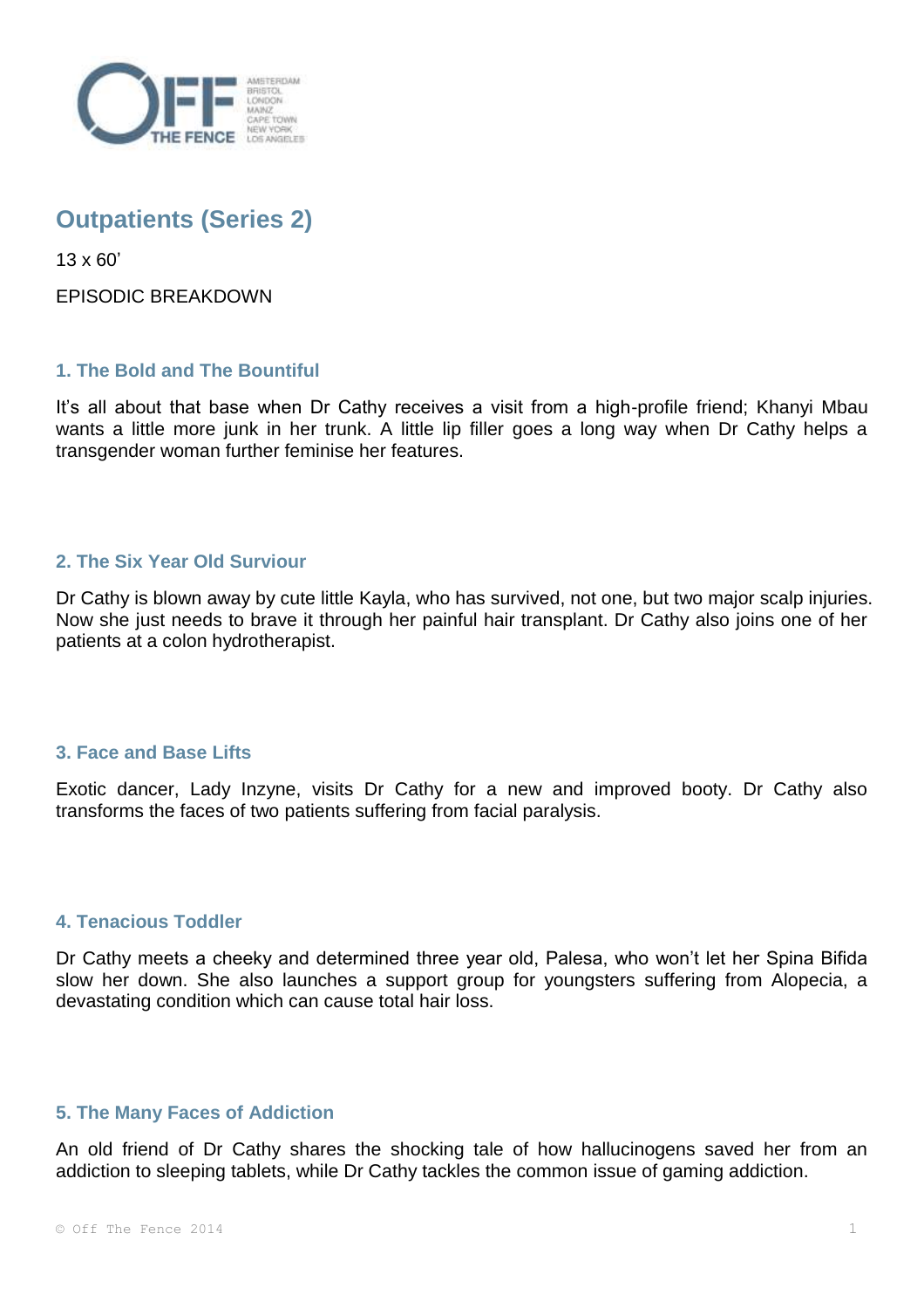#### **6. Miracle Baby**

Dr Cathy delves deeper when she visits a cutting-edge skin cancer facility in Pretoria and has a serious message to share about the sun. Baby Anashe has lived with Encephalocele for two incredible years, after doctors' predicted she would survive for only two weeks.

## **7. The Indelible Human Spirit**

Dr Cathy hears the horrifying tale of triathlete, Mhlengi Gwala, who survived a real life Saw movie. Against all odds, Mhlengi has defiantly returned to his sport.

#### **8. No Pain, No Gain**

The tables are turned when Dr Cathy finds herself on the receiving end of a doctor's prescription if she wants to curb her loss of bone density, she'll have to go to the gym for some serious resistance training.

#### **9. Pet Trurns Prediator**

Dr Cathy pays a visit to Adri who has survived a terrifying ordeal - she lost an arm after her pitbull turned on her in a vicious attack. Dr Cathy catches up with Courtney from Season 1, who also survived a horrendous animal attack.

## **10. Liquid Fire**

Dr Cathy helps a man scarred by an atrocious acid attack. During a routine consultation with a lovely young tap dancer, Dr Cathy notices a troubling symptom - a suspicious lesion on her scalp. She uses the opportunity to further drive home an important message.

# **11. Surgeons For Little Lives**

We spend a day in the life of incredible NPO, Surgeons for Little Lives, who are bringing world class expertise and resources to some of the country's least fortunate patients. Dr Cathy also teams up with a stylish celebrity and an amazing gynecologist.